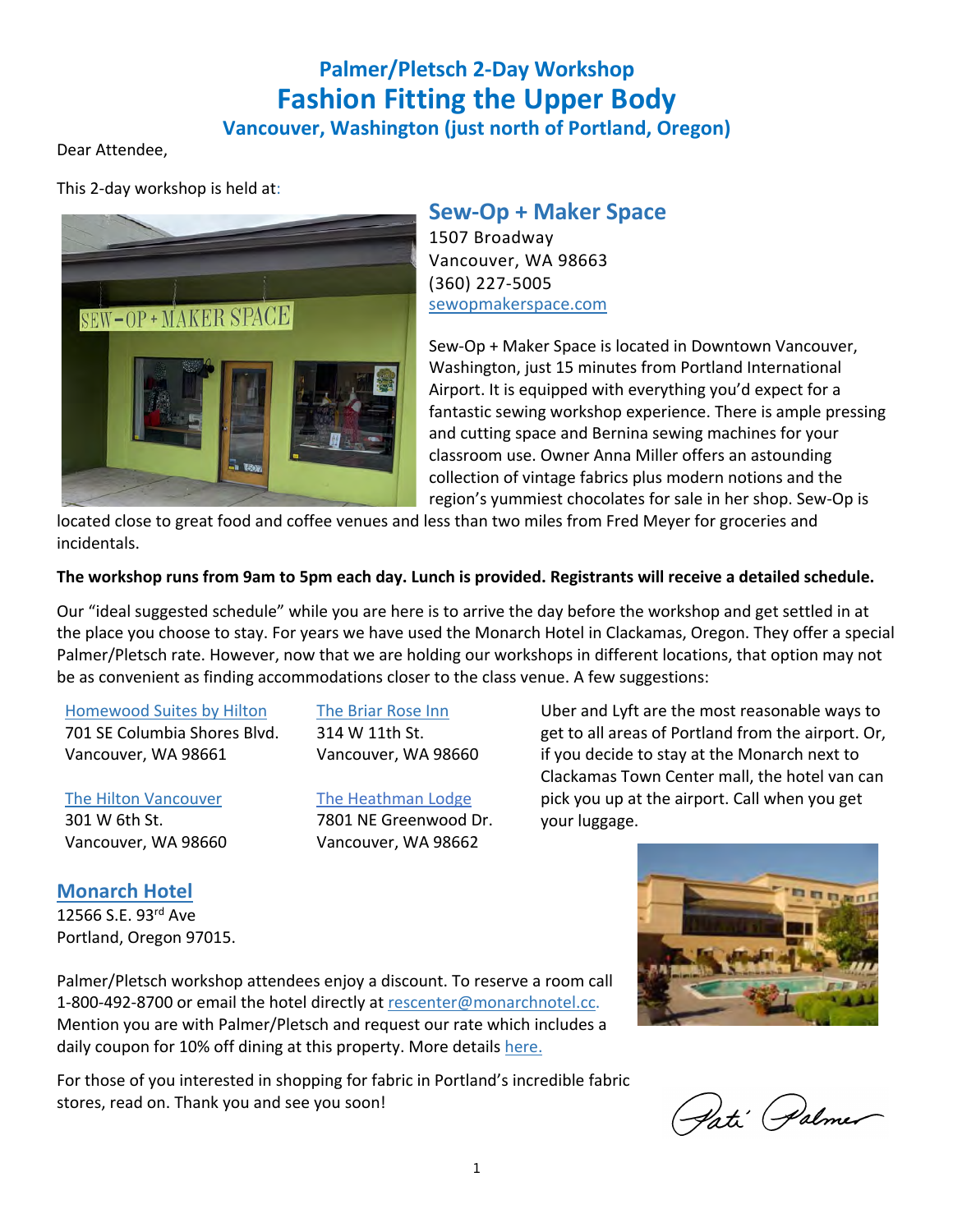**NOTE:** You spend most of the time altering the blouse pattern standing at a waist-high cutting table. It's is a good idea to wear very comfortable shoes. We tissue and fabric-fit in this workshop—no sewing!

# **Bring the following to the 2-Day Fit workshop:**

Sew-Op, the location of our class, will have the notions you may need to replenish such as  $\frac{1}{2}$ " Scotch Magic Tape, 1 3/8" .5 mm glass head pins, Perfect Pattern Paper, and recent Palmer/Pletsch books, and most in spiral.

- **Comfortable, easy-to-change-out-of clothes and comfortable shoes.** Layers are nice so you can adjust to heat and air conditioning. Sleeves shouldn't interfere with pattern altering.
- **If you wear a bra,** make it a good-fitting one and wear the same bra every day of class, especially if you are large busted.
- **Lightweight camisole or tank** for modesty when being fitted.
- **● Hair tie or clip** If you have long hair**,** so we can see the tissue on your back.
	- **Chain necklace** to mark the base of the back of your neck (optional).
- **Covered, refillable water bottle** labeled with your name.
- **● Alteration supplies:**
	- Paper scissors
	- Fabric scissors
	- Seam gauge
	- \_\_\_ Tape measure
	- Preferred marking tools (chalk wheel, tracing paper etc.)
	- 2" X 18" flexible clear plastic ruler (recommended, but not mandatory)
	- \_\_\_ Soft-leaded pencil
	- Fine-tip permanent marker
	- $\frac{1}{2}$  1 box of 1 3/8" extra-fine glass-head pins (.5mm size is best—it will not bend when piercing cardboard surfaces) and a magnetic pin cushion.
	- \_\_\_ 1 roll 1/2" Scotch Magic Tape in the green box (no substitutes) in a weighted dispenser.
	- \_\_\_ 1 package Perfect Pattern Paper
- **Fabric for your project** A nice woven cotton or rayon for the blouse. Avoid heavy stretch cotton (darts pucker!) and slippery synthetics. Be sure to prewash for shrinkage. *Sew-Op has a commitment to making sewing a more sustainable craft and sells mostly vintage fabrics. The selection varies greatly. We recommend you shop at one of the great Portland fabric stores before the workshop or bring fabric from home just in case they are low on some fabrics.*
- **Book: The Palmer/Pletsch Complete Guide to Fitting** (spiral bound is best for tabletop viewing).

### **Mark your supplies with your name before class.**

Please do not wear perfume. We have found that some students have allergies to it.

We will provide: Our Palmer/Pletsch shirt pattern, Butterick B6842.

**Palmer/Pletsch Certified Sewing Instructors: This workshop will give you 20 PDUs.**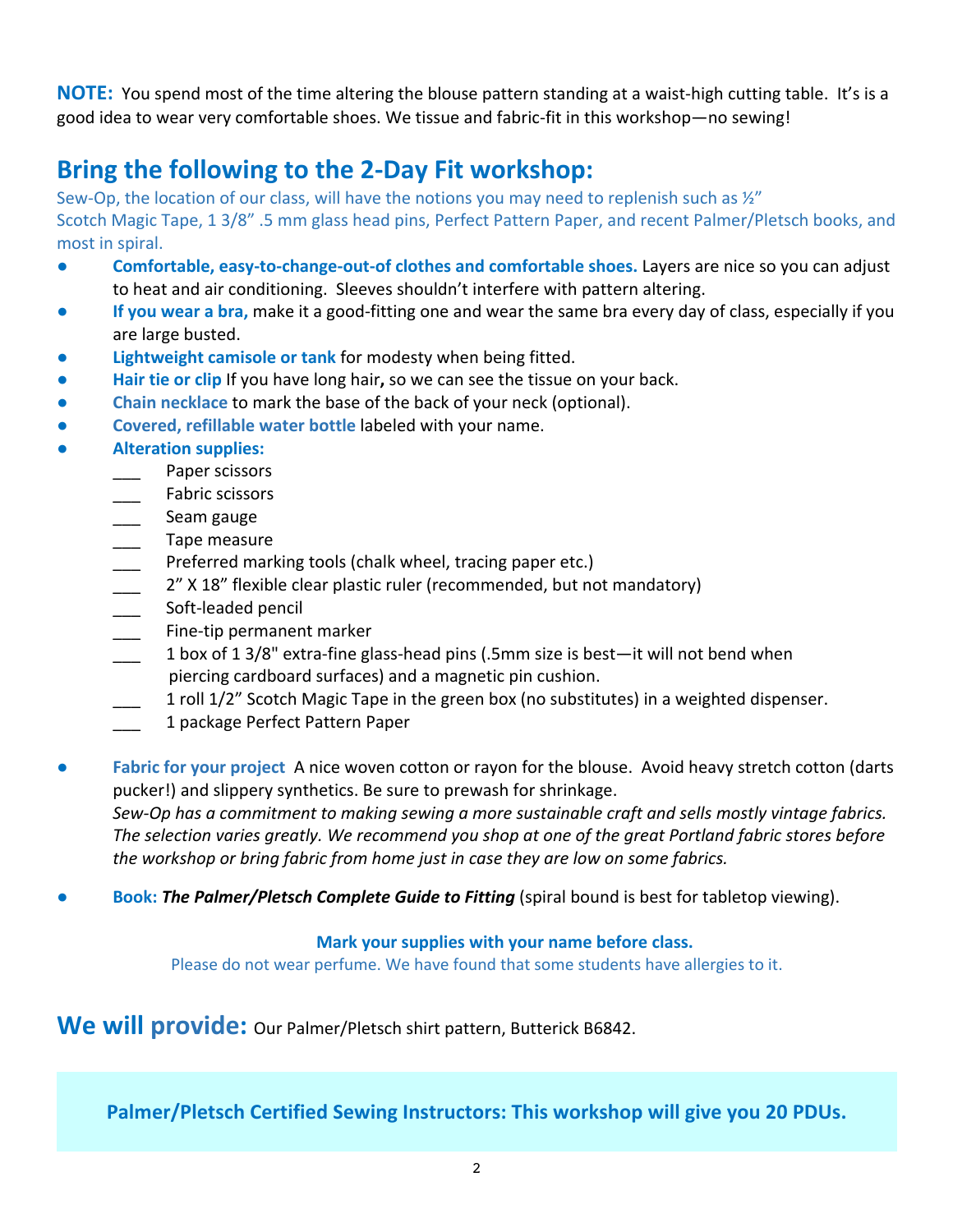# **OPTIONAL OPPORTUNITIES**

# **HAVE YOUR COLORS DONE!**



When someone says, "You look amazing today!" chances are you're wearing a color that perfectly complements your natural beauty. Learn how to determine your best colors with image consultant and color expert Ethel.

Ethel expands the four-season color concept with her own color system, to help us understand how the colors we wear can complement our own hair, skin and eye colors. She will then teach you how to translate this knowledge into creating a wardrobe that truly flatters.

Portland-based Ethel Harms is an award-winning image consultant who has been helping people look beautiful for over 30 years. As the Image instructor for the Palmer/Pletsch International School of Sewing, she has worked with people from all over the world to define their best image. She is featured in the Palmer/Pletsch book *Looking Good…Every Day*!

Book your appointment at her Lake Oswego studio for the day before the

workshop. Ethel will then bring your custom color palette to the workshop and show you how to shop for your best colors.

The Color Analysis price for Palmer/Pletsch workshop students is \$200.00 (reg. \$250). Book your appointment directly with Ethel by calling 503-699-5501 or e-mail eharms@msn.com. For more about Ethel Harms, visit www.yourimageconsultant.com.

# **TOUR THE AREA**

If you have time to tour our beautiful region before or after the workshop, or if you have a companion with you who came to tour, here are just a few suggestions:

- Drive the "loop" going up into the stunning Columbia River Gorge on Highway 84. At Hood River, turn up to Mt. Hood, visit the historic Timberline Lodge, and drive back to Portland on Highway 26.
- We are only 1½ hours from the coast.
- The Spirit of Portland has a wonderful lunch and dinner river cruise that is quite reasonable and showcases why we are called the "city of bridges."
- Maryhill Museum houses the famous Théâtre de la Mode dolls from the 1940s. Palmer/Pletsch published a book on the history of the collection. The museum is open April to November and is about a 2 hour drive east on 84. Stop at Multnomah Falls on the way! You could have breakfast at the lodge and lunch at Maryhill.

Google can provide more information.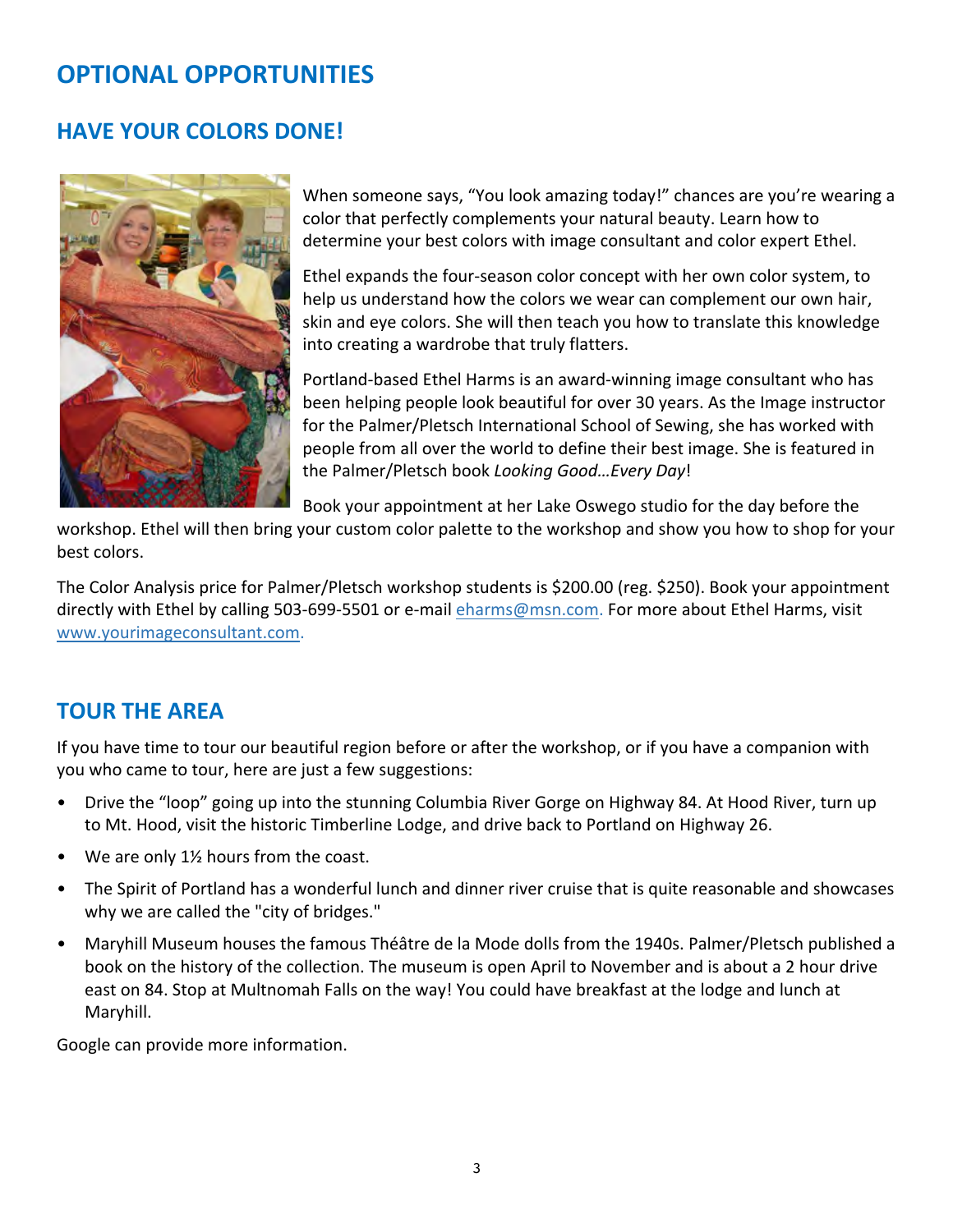# **FABRIC SHOPPING IN PORTLAND**

Portland has many wonderful fabric stores. Using an app for navigation makes it easy for you to shop alone or as a group. You may find us meeting up with you somewhere because we like to shop too!

Request a class list before you book travel if you want to try to put together a shopping group. Shopping the day before gives you a chance to buy fabric for class projects. (Though you won't have altered your pattern(s), so it would be a good idea to purchase a little more yardage than the pattern chart



indicates.) Shopping after allows you to make friends and ask who would like to shop with you.

The stores below are grouped in an efficient order to visit. Avoiding freeways is a way to counter traffic in morning or mid to late afternoon. If you are staying at the Monarch Hotel, start with the Mill End store right off highway 224 then Pendleton is about 4 blocks away.

## **Bolt Neighborhood Fabric Boutique** 4636 NE 42nd Ave, Suite C

Portland, OR 97218

*Bolt moved to a larger space that is very light. They carry fashion wovens and knits and hand-selected cottons for quilting and fashion.*

### **Modern Domestic**

422 NE NE Alberta St. Portland, OR 97211

*Modern Domestic sells Bernina sewing machines and a nice selection of fashion fabrics and cottons as well as unique notions.* 

#### **Josephine's Dry Goods**

2609 SE Clinton St. Portland, OR 97202

*Josephine's carries high-end silks, woolens, a large selection of Liberty cottons as well as Palmer/Pletsch Interfacings.*

#### **Mill End Store**

9721 SW McLoughlin Blvd. Milwaukie, OR 97222

*This is a BIG store so allow plenty of time to explore their selection of wool, silk, linen, knits, outerwear, cottons, and evening fabrics.*

#### **Pendleton Woolen Mill Store**

8550 SE McLoughlin Blvd. Portland, OR 97222

*The store carries Pendleton yardage including plaids, coatings, pre-cut pieces, and a large range of Pendleton blankets and home accessories. Also bulk zippers and unusual items for sewing and crafting.*

**TIPS:** Photo pattern envelopes for yardage. Bring swatches of anything you want to match. Shop buttons. Bring color palette if you had your colors done. Wear comfortable shoes.